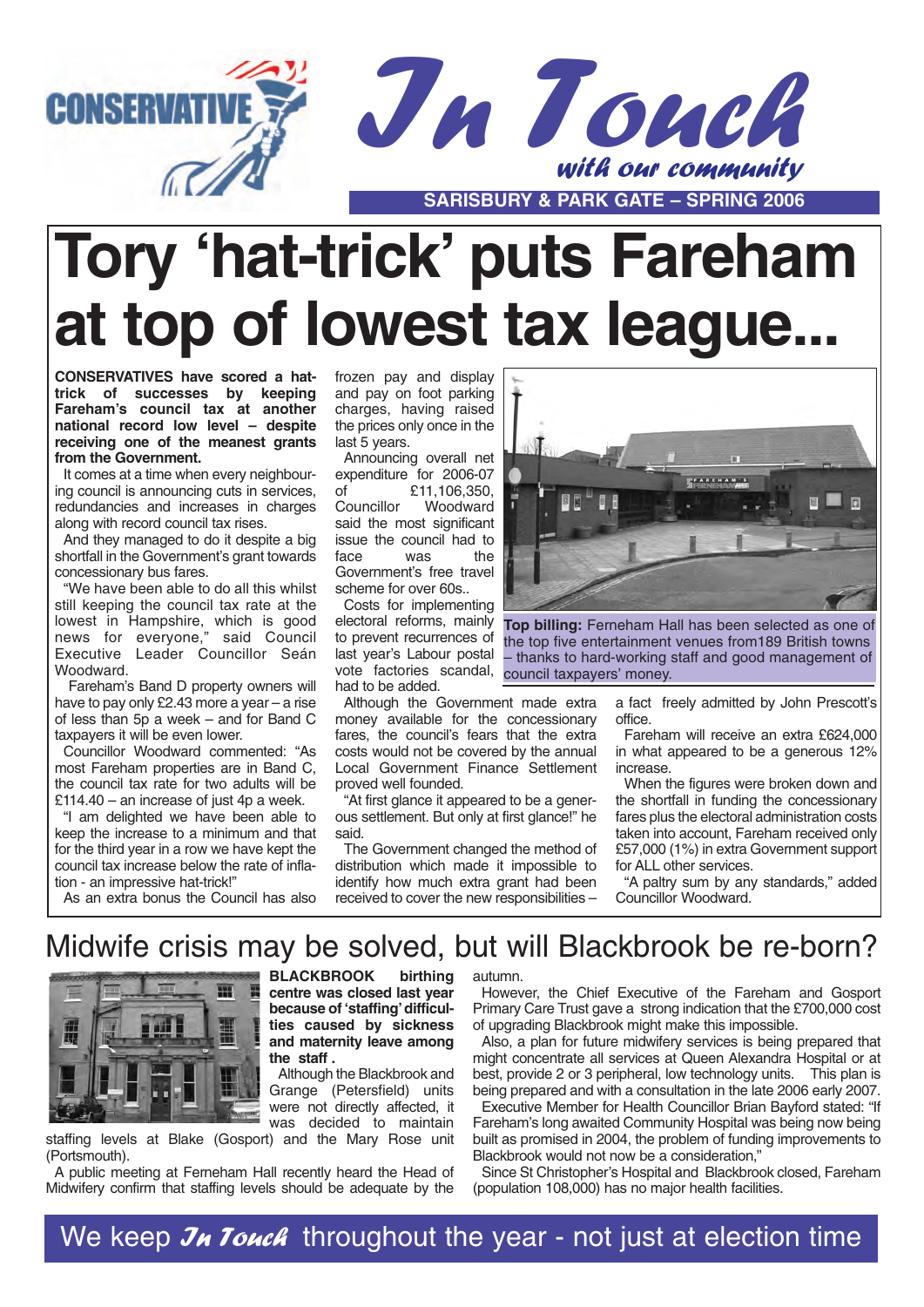

 $Jn$   $Jonck$   $2$ 

### **WARD NEWS BRIEFS**

#### **Meet the police**

Sarisbury residents can meet local police to discuss matters of concern at a Police and Community Consultation meeting on Tuesday, April 11 at 7.30pm.

It is being organised by Sarisbury Residents' Association in alliance with Councillor Seán Woodward, the local member of Hampshire Police Authority

He said: "It is very important that the police have an opportunity to explain their methods of policing and to answer residents' questions."

#### **Skittles**

Sarisbury & Park Gate Conservatives' next social event is a Skittles Evening on Friday, May12.

Details about this, how to join the branch or to help in any way, such as distributing In Touch newsletters in your road, can be obtained from Susan Bayford on 01489 880740.

#### **Better pavements**

The following shemes costing £220,000 to replace pavements are under way or planned over the next year:

Bridge Road, Sarisbury (£80,000), Botley Road, Burridge (£50,000), Lower Swanwick Road, Swanwick (£16,500), Swanwick Lane, Swanwick (£20,000),<br>Bve Road. Lower Road, Lower<br>wick (£34,000) Swanwick and Duncan Road, Park Gate (£14,000).

Street lights will be replaced in Norwich Close and Vine Close, Sarisbury as part of a £2m programme for Fareham Borough.

# **Mindless parents on the verge of vandalism**



**Gotcha!** Number's up for the owner of this car who can expect notice of prosecution. Tyre marks in what was grass show he or she is not the only culprit.

**MINDLESS parents who have wrecked grass verges and spring bulbs near a school will be prosecuted by Fareham Borough Council.**

Residents in Barnes Lane are furious about the indiscriminate parking by parents taking and collecting their children at Sarisbury Infants' School.<br>Sarisbury Councillor David

Sarisbury Swanbrow said: "Over the last few months they have taken to parking all over the grass verge on the approach to the cemetery where Fareham Borough Council had planted a large number of bulbs.

"Thanks to the parents' thoughtlessness, these will now never see the light of day.

"Some are even parking in the cemetery itself."

Photographs will now be taken and the culprits prosecuted for the cost of reinstatement.

The Council has also been forced to pay to install bollards to protect the area which is being used even when spaces are available in the car park.

### **Council's services go on-line**

**VISITORS to Fareham Council's website can see a presentation about the council's services.** 

The new 'Building on Success' presentation is informative, interesting, easy to follow and offers an excellent opportunity to learn more about how the Council performs.<br>Councillor Marian

Councillor Ellerton, Chairman of the Best Value Panel, commented: "Each of the council's seven corporate objectives is highlighted to show how the council is performing."

The presentation is based on evidence from performance assessments results, annual residents' survey, best value indicators and the Government<br>Inspectorate. which Inspectorate, together give a good indication of how well the council is achieving its objectives.



**USERS' concerns about lack of consultation over the imposition of harbour dues on the River Hamble will be discussed by a working group.**

It has been set up to look into all the issues around harbour dues, including supervision charges.

All users will have the opportunity to give evidence to the working group on Tuesday, April 18.

It will be chaired by Councillor Seán Woodward (pictured above), who is the Vice Chairman of the River Hamble Harbour Management Committee.

He said: "This is a valuable opportunity for anyone with concerns about the new charging regime to come and make their views known.

"The working group will consider carefully everything raised and will make recommendations to the Harbour Board in July."

#### Builders forced to revise Park Gate key workers flats scheme

**UNOCCUPIED key worker flats for sale in Middleton Mews, Park Gate have been causing concern since completion over a year ago.**

However, Atlantic Housing stated that after discussions with ward councillors, the Council's Housing Department and a representative from the Office of the Deputy Prime Minister, they have revised their policy and released them for renting.

As a result, 24 have now been rented to key workers with 3 remaining unoccupied.

The key worker scheme considers employees of the NHS, police, teachers, fire fighters, prison officers and social workers. Large numbers of key worker flats have been built in the area, with little interest in buying them.

Councillor Marian Ellerton said: "It is evident this policy should be revised to attract more likely firsttime buyers."

#### **Come and see what's on offer**

**WESTERN Wards Campus at Brookfield School is planning a 'Picnic in the Park' on July 15 at Locks Heath Centre.** 

It is hoped it will encourage young people and their parents to come and see what the area has to offer in the way of sports, clubs and activities. Fareham Council's Executive has given £500 to help with the cost.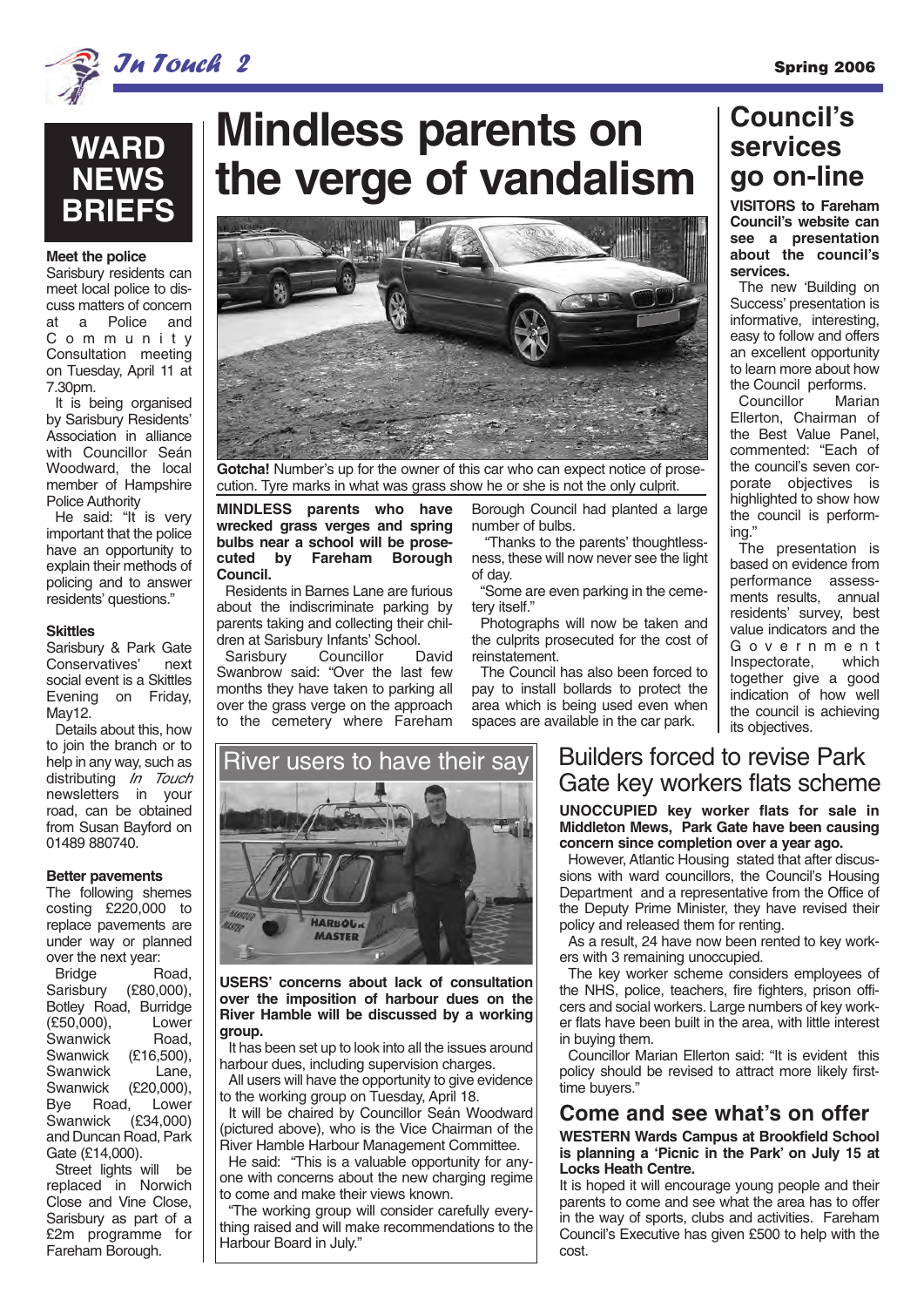

# **Sarisbury buildings in line for design awards**



**Top care:** Hawthorne Court nursing home

**HAMPSHIRE County Council's Architects'team has been shortlisted for its work on two new buildings in the Fareham Society Design Awards 2006.** 

The shortlist of 11 includes The Mark Roe Centre for Performing Arts at Brookfield Community School and Language College and Hawthorne Court, both in Sarisbury.

The Mark Roe Centre for Performing Arts was completed in September 2004 and includes drama classrooms which combine into a large performing space, music classrooms, a control and recording room, and practice rooms with acoustic hoods for over 1600 children at Brookfield.

Hawthorne Court is a nursing care home for 80 elderly people and is the first of ten homes being built as a part of a £60 million partnership project by the County Council and the NHS to provide 500

nursing home beds across the county. It was opened in March last year.

The Fareham Society Design Awards aim to promote high standards of architecture and design in the borough.

Judges will consider how the building design complements its surroundings, innovation in concept and execution and to what extent it uses sustainable technology.

in March and the winners of the awards will be announced in April. The winning building will receive a commemorative plaque. Hampshire County Councillor Seán

Woodward said: "I am delighted that two of Fareham's new buildings short-listed for the Society Design Awards have been designed by the County Council's architects.

"We are fortunate to have a very experienced and talented team of architects and designers, who are consistently innovative

and imaginative and I hope the judges like what they see when they make their decisions."



**Top performance:** The Mark Roe Centre for Performing Arts

### **SARISBURY & PARK GATE CONSERVATIVES**

The judges visited the shortlisted buildings

**We are very active with social and political events and membership drives. If you would like further details, to join us, or to help in any way such as distribution of In Touch newsletters in your road, please contact your ward councillors.**

### **ANY PROBLEMS? WE'RE HERE TO HELP**

Please write the details here and give the exact location

........................................................................................................ ........................................................................................................ ........................................................................................................ ........................................................................................................ ........................................................................................................ ........................................................................................................ ........................................................................................................ ........................................................................................................ Your name .................................................................................... Address .................................................................................... ................................................... Postcode.................. Tel ..................................... Email ..................................................

Please cut this out and post it or email or phone your councillors who are listed here.

#### **WARD COUNCILLORS**

#### **Sarisbury Seán Woodward** 8 Persian Drive Whiteley PO15 7BJ Tel: 01489 881030 email:swoodward@fareham.gov.uk

**David Swanbrow** 7 Mulberry Lane Sarisbury SO31 7LJ Tel: 01489 572723 email:dswanbrow@fareham.gov.uk

### **Park Gate**

**Brian Bayford** 1 Camargue Close Whiteley PO15 7DT Tel: 01489 880740 email: bbayford@fareham.gov.uk



**Marian Ellerton** 230 Botley Road Burridge SO31 1BL Tel: 01489 570774 email: mellerton@fareham.gov.uk



## **COUNTY COUNCILLOR Fareham Sarisbury**

**Seán Woodward** 8 Persian Drive Whiteley PO15 7BJ Tel: 01489 881030 email:sean.woodward@hants.gov.uk